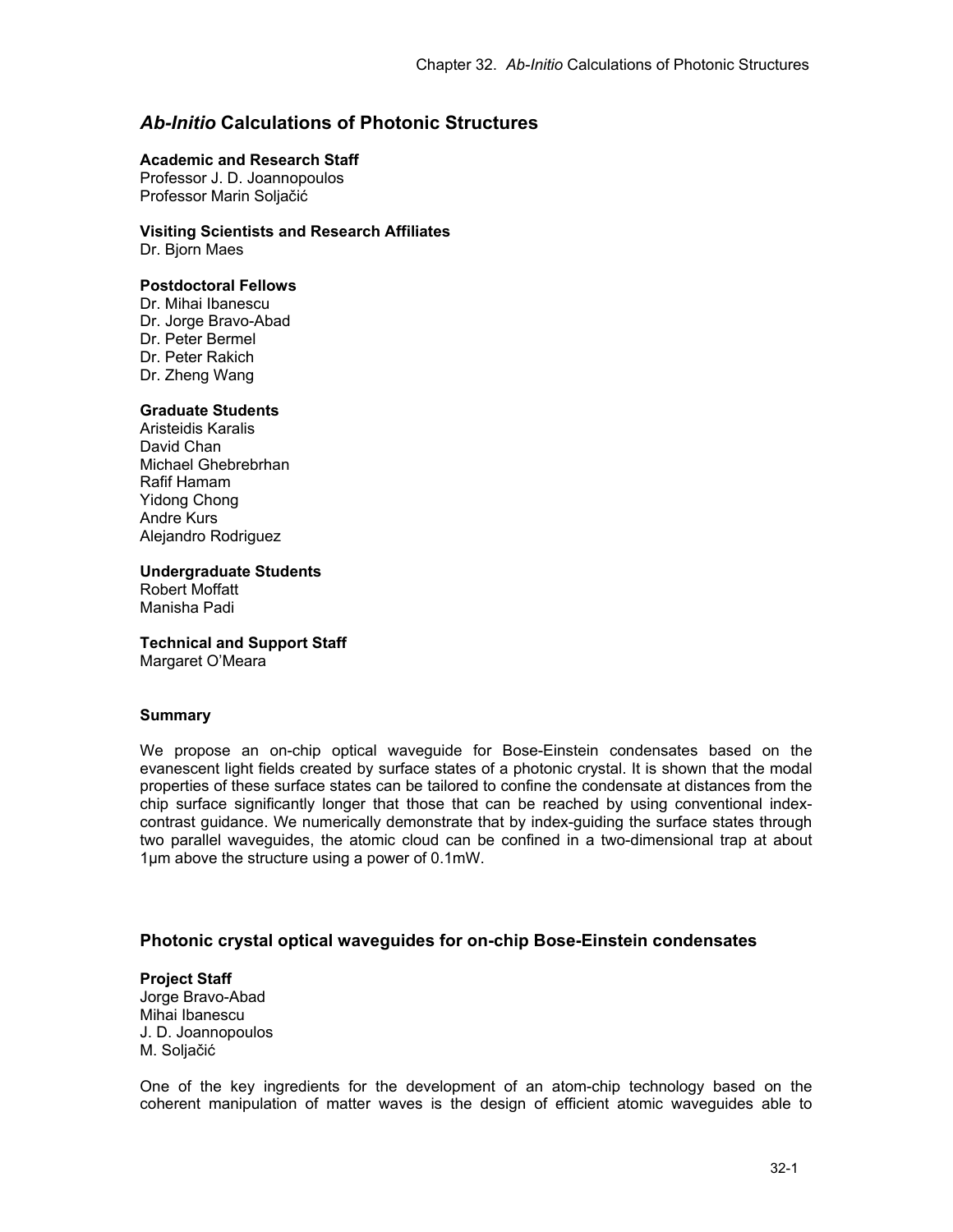connect the different elements of these atom chips. Microfabricated structures able to guide Bose-Einstein condensates (BECs) have been proposed as a promising way to implement onchip matter-wave waveguides<sup>1</sup>. In these experiments the BEC cloud is confined by means of magnetic field traps produced by currents flowing through microwires. However, the technology based on magnetic trapping is restricted by a fundamental limitation: the trapping mechanism works for only a subset of hyperfine states for any given trapping magnetic field. It has been shown that this limitation can be circumvented in a purely optical trap, where atoms in all hyperfine states can be confined<sup>2</sup>. In fact, a large fraction of BEC experiments now use optical traps for these reasons. When working with an optical trap, one has the possibility of using an external magnetic field in order to access Feshbach resonances. In particular, the atomic interaction of a BEC in an optical trap can be modified by simply varying the external magnetic field, which eventually can lead to a BEC with nearly zero scattering length<sup>3</sup>. This could be of paramount importance for the development of efficient Sagnac interferometers based on the interference between two counterpropagating matter waves.

Due to the above mentioned interest, different kinds of dielectric structures have been proposed as optical traps4-13. One of these advances has been the experimental demonstration of the confinement of a BEC close to a dielectric surface by means of a gravito-optical surface trap  $(GOST)^{13}$ . In a GOST scheme, the evanescent fields are produced by a blue-detuned laser beam undergoing total internal reflection (TIR) on the surface of a prism. The incidence angle from the high-index material into air has to be close to the critical angle for TIR, in order to make the evanescent field tails long. If this restriction is not satisfied, the strong short-range Casimir-Polder attraction cannot be balanced1<sup>4</sup>. In this type of systems the horizontal confinement is obtained by means of a second red-detuned laser source that results in the appearance of a narrow potential well in the transverse plane. Therefore, the extension of this idea to create optical on-chip BEC waveguides and circuits is limited.



**Figure 1:** Schematic picture of the structure proposed for BEC waveguiding. The system consists of a one-dimensional photonic crystal with a defect layer on its top. In the defect layer two parallel index-guiding waveguides are included. As it is sketched in the figure, for a suitable design of the system, the BEC cloud can be confined in the region between these waveguides. The reference system used throughout the text, together with the geometrical parameters defining the structure are also shown.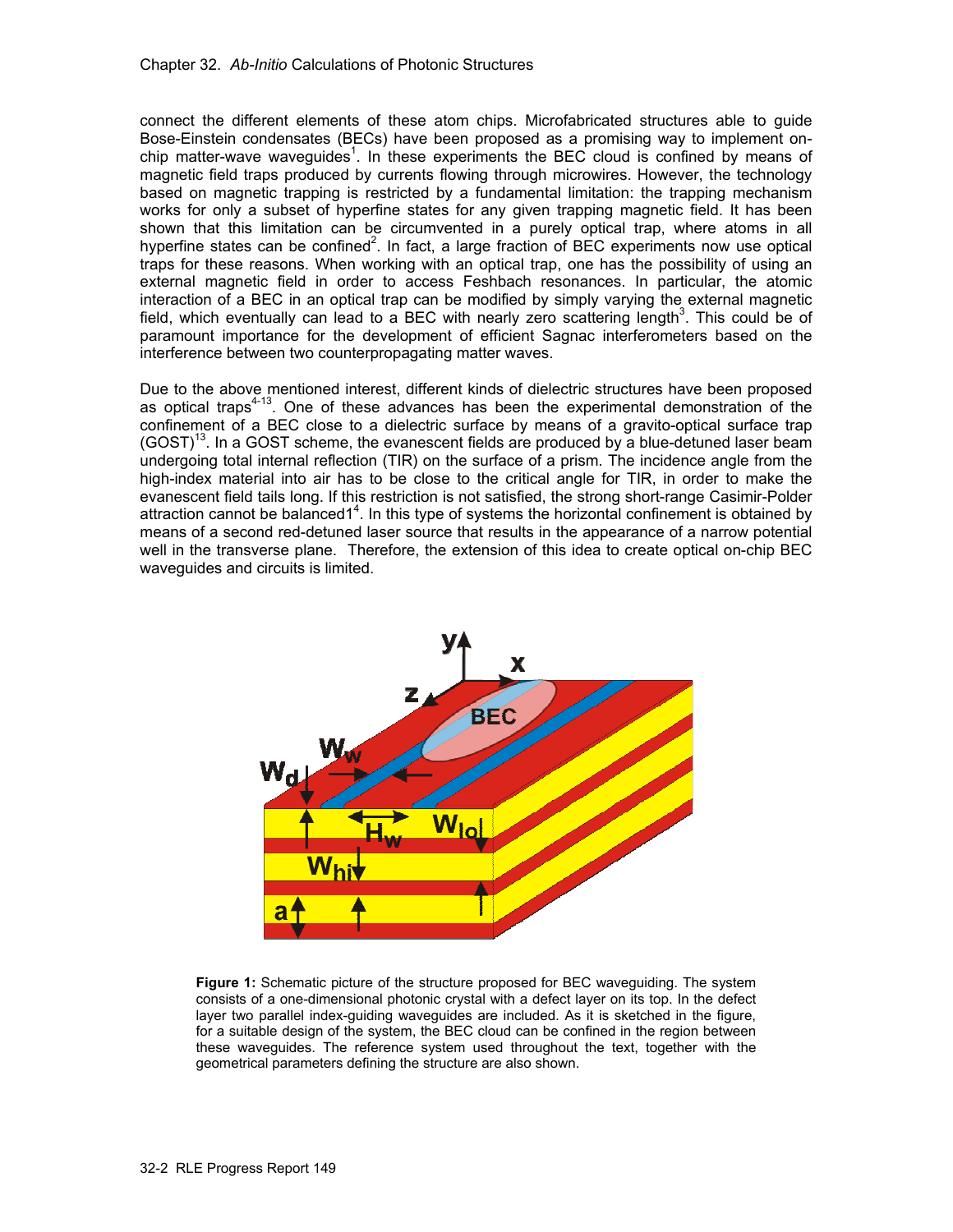The simplest scheme one could imagine for on-chip waveguiding of BECs would be to use evanescent tails of a mode of a high-index waveguide deposited on top of a uniform dielectric substrate of dielectric constant <sup>ε</sup>*subs*. If we illuminate this waveguide, the corresponding electric field will be confined within it, provided that the dielectric constant of the substrate is smaller than that of the waveguide. In order to have index-guiding in the waveguide, without leakage into the substrate, the wave vector *k* of the guided mode has to satisfy:  $k > (\omega/c) \sqrt{\varepsilon_{\text{sub}}^2}$ . This in turn means that the decay constant of the evanescent tails into air is given by  $\alpha = \sqrt{k^2 - \omega^2/c^2} > (2\pi/\lambda_{\text{AIR}})\sqrt{\varepsilon_{\text{subs}}-1}$ , where  $A_{\text{AIR}}$  is the wavelength of light in air. Because  $\varepsilon$ <sub>subs</sub> cannot be close to unity (it is typically larger than 2.0), this is a fast decay that would prevent the above-mentioned balance between the repulsion from the surface and the Casimir-Polder attraction. For similar reasons, same constraints apply for any index-guided scheme that involves a solid-state substrate for which ε*subs-1~1*. On the other hand, designs without a substrate would have thickness <λ<sub>AIR</sub>, rendering them very fragile and difficult to work with. In this work, we move a step forward and we show that the use of a photonic crystal (PhC) as a substrate would permit to have decay lengths long enough to circumvent the limits imposed by the Casimir-Polder attraction.

Keeping in mind the previous considerations, we propose a novel GOST design for optical guiding of BECs. In our system the evanescent light fields are created by surface states of onedimensional photonic crystals1<sup>5</sup> (1D-PhCs). Surface states are prohibited from propagating into the PhC bulk by photonic bandgap effects, and are prevented from leaking into air because of TIR effects; thus, they are confined to propagate along the surface. Surface states of this kind are unique to PhCs. Our system presents several advantages over other approaches suggested until now for purely optical BEC waveguiding. First of all, we will demonstrate that a suitably chosen surface state of a 1D-PhC can have the long electric-field evanescent tails needed in realistic designs of the basic elements for atomic circuits. Furthermore, we will show that the design we currently propose allows straightforward tuning of the atomic potential shape using only one laser source. Finally, it is worth noting that these are realistic designs, as they can be produced with the current microfabrication technology.

Figure 1 shows a schematic picture of the structure analyzed in this work for on-chip BEC waveguiding. The main idea proposed here to get a confining potential both in the x- and ydirections (see the reference system in Fig. 1) is the following. First, we create a 1D-PhC by a periodic sequence of a high dielectric constant ( $\varepsilon_{hi}$ ) and a low dielectric constant ( $\varepsilon_{lo}$ ) layers (plotted as red and yellow volumes in Fig. 1, respectively). The thickness of each layer is given by  $W_{hi}$  and  $W_{lo}$ . In addition, we define *a* as the periodicity of the PhC. Secondly, we introduce a defect in this structure by reducing the thickness of its top layer to  $W<sub>d</sub>$ . The electric field of this defect mode is confined both in *y>0* and *y<0* regions, i.e., this mode is a surface state. By coupling into the defect layer a laser beam whose frequency is blue-detuned from a certain transition of the atoms forming the considered BEC, the condensate will experience a repulsive potential from the surface. This potential combined with the Casimir-Polder interaction and the force exerted by the gravity (which pushes the atoms towards the surface) will trap the BEC in the minimum of the potential in the y-direction.

Once a suitable confinement in the direction normal to the air-PhC interface is obtained, the next step is to design a practical mechanism to confine the BEC in the x direction. We have found that one convenient way to achieve this is to create two index-guided parallel waveguides for these surfaces states, (represented as blue volumes in Fig. 1, where  $W_w$  and  $H_w$  stand for the width of the waveguides and the separation between them, respectively). Intuitively, the atomic potential produced by these waveguides consists of two bumps in the x-direction with a minimum between them, in which the atomic cloud can be trapped. Notice that by changing *Hw* and/or the power carried by the electromagnetic mode of the two waveguides, we can also tune the curvature of the proposed two-dimensional potential well, allowing us to design the shape of the BEC to our convenience.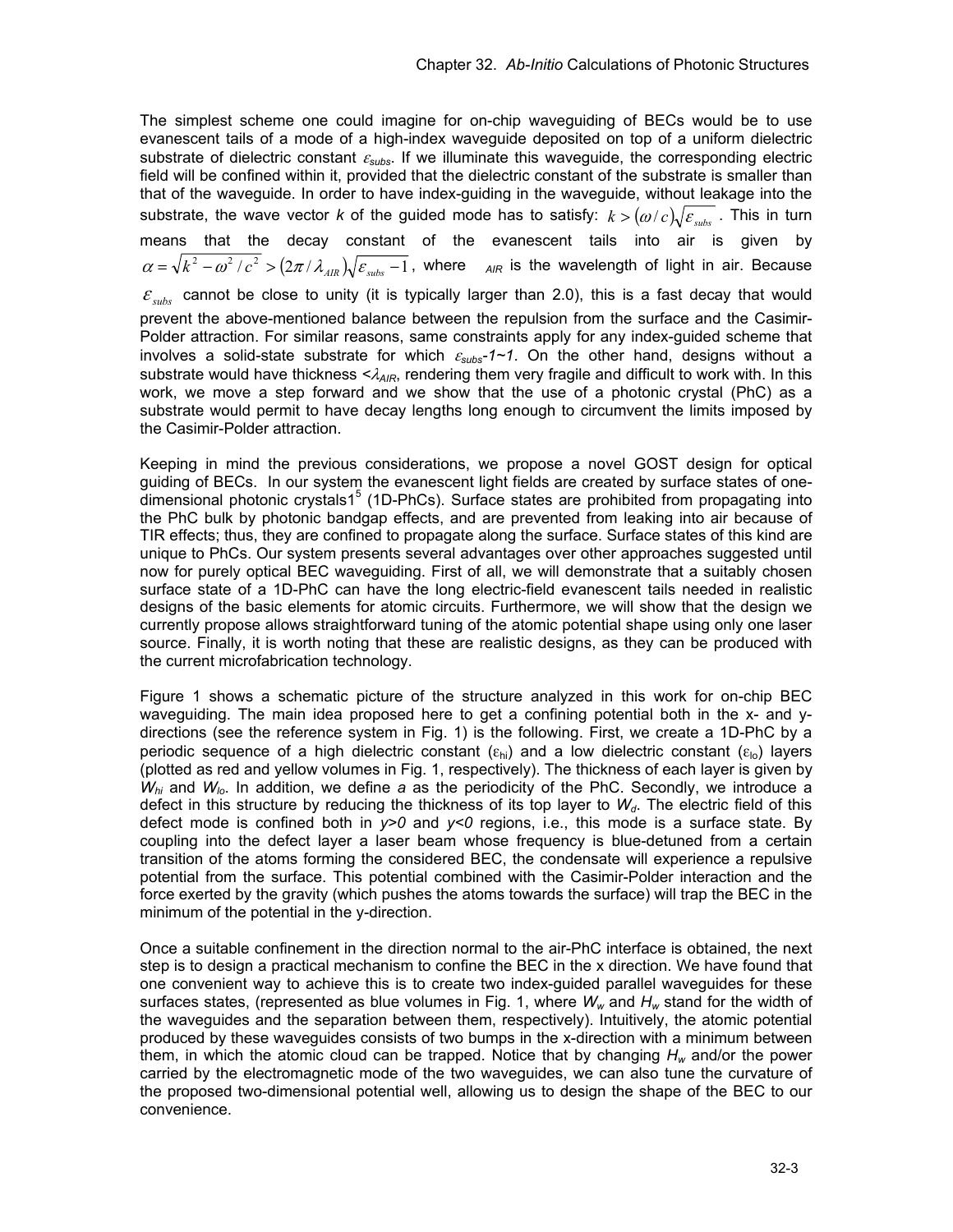In order to optimize the potential created by the structure described in the previous paragraphs we first analyze the case in which the PhC is uniform in the x-direction (i.e. without waveguides). This is a good starting point because the decay of the electric field in the y-direction will be almost the same as in the system with the two wavequides  $16$ .



**Figure 2:** Properties of the surface states created by introducing a defect layer on top of the photonic crystal. (a) Projected band structure of the semi-infinite one-dimensional photonic crystal (PhC) considered in this work [see the profile of dielectric constant in panel (b)]. Red shaded areas show the regions where there exist extended states inside the PhC. Grey shaded area corresponds to eigenmodes that are propagating in air. Orange, blue and magenta lines represent the dispersion relations of the surface states for several values of the thickness of the top layer. Green shaded region corresponds to possible confined states of any defect layer if it lies on top of a uniform dielectric substrate with  $\varepsilon = \varepsilon_{\iota}$ . (b) Dielectric constant (black line) and electric field intensity profiles along the direction perpendicular to the interface PhC-air. Three surfaces states with frequencies close to the light line are displayed for  $W_d$ =0.07a. Notice the increase of the decay length of the electric field as the frequency becomes closer to the light line (i.e. frequency decreases) and the rapid decay of the three modes inside the PhC.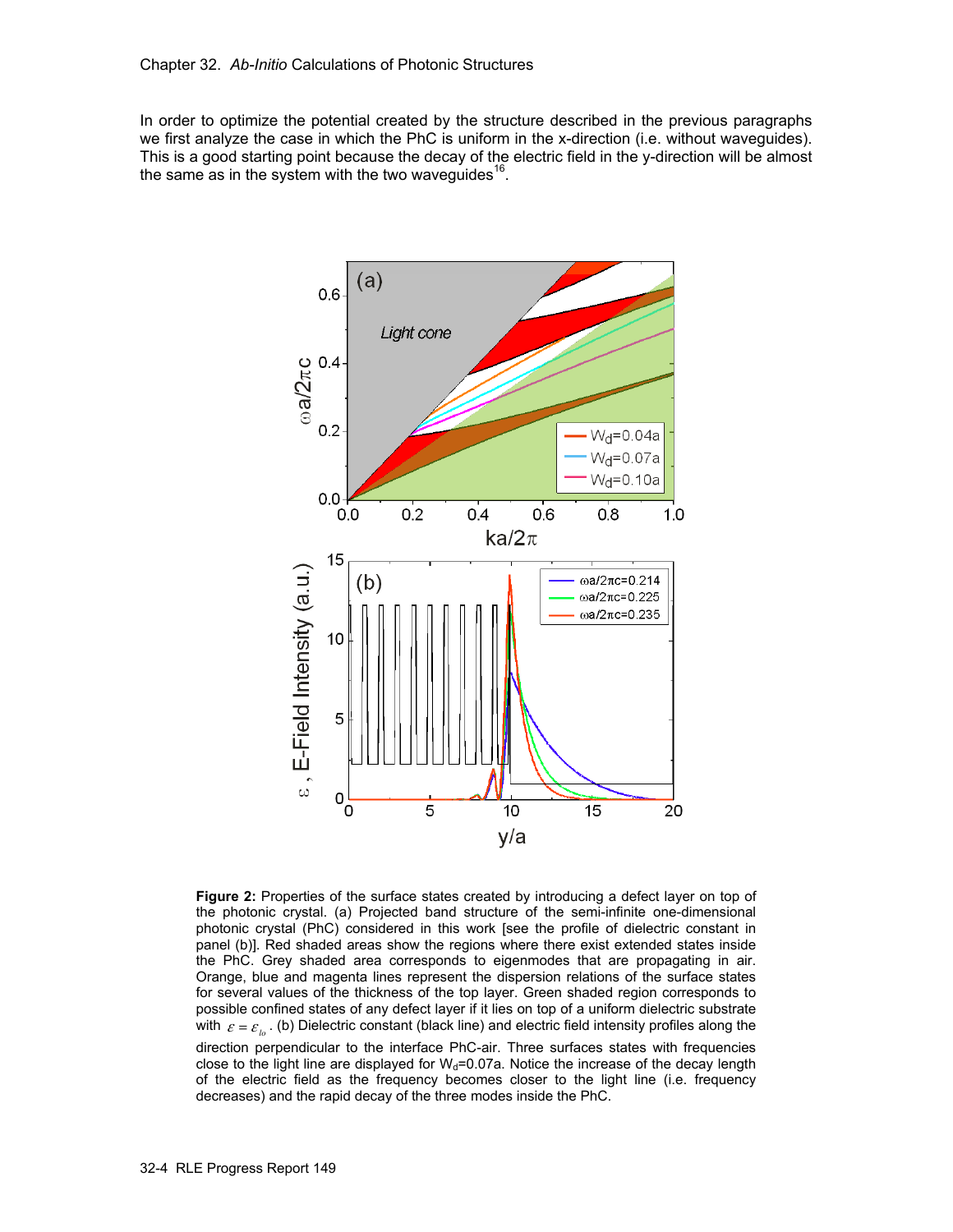Red regions in Fig. 2(a) show the projected bands of a semi-infinite 1D-PhC computed by means of the plane-wave expansion method to Maxwell's equations<sup>17</sup>. We have taken the following values for the parameters defining the structure  $\varepsilon_{hi}$ =12.25,  $\varepsilon_{lo}$ =2.25 and  $W_{lo}$ =0.7a, as they are typical values that could be used in the experiments. In addition we have assumed  $\varepsilon$ =1 in the region above the PhC. The grey shaded region represents modes that can propagate in air. In order to show how the dispersion relation for the surface state changes with the thickness of the defect layer, we have also plotted in Fig. 2(a) the results for three different values of  $W_d$ (magenta, blue and orange lines correspond to  $W_d$  =0.04a,  $W_d$  =0.07a and  $W_d$  =0.1a). Any of these values for W<sub>d</sub> could be chosen for our design; for definiteness, from now on we take  $W_d$ *=0.07a*.

Now, let's turn our attention to study how the electric field profile depends on the frequency of the defect mode. Figure 2(b) shows a cross-section in the y-direction of electric field intensities of the surface states corresponding to three representative frequencies near the light line. Blue, green and red lines render the results for  $\omega a/2\pi c = 0.214$ ,  $\omega a/2\pi c = 0.225$  and  $\omega a/2\pi c = 0.235$ , respectively. The profile of the dielectric constant along the y-direction of the structure has also been plotted. As it is expected, the decay length in air increases as we get closer to the light line (i.e. as the frequency decreases). This tunability of the evanescent tails of the electric field, without changing the geometrical parameters of the structure, makes the surface states of PhC promising candidates for the design of optical trapping potentials for BECs.

At this point, it is worth taking a closer look at the advantages of the type of systems studied in this manuscript compared with other kinds of rigid dielectric structures that are not based on PhCs. As it is shown in Fig. 2(a), the dispersion relation of the defect mode of a PhC allows us to choose a frequency as close to the light line as we need in our atomic trap design; thereby, the decay length in air can be tuned to be arbitrarily long. However, this property could not be obtained by means of any TIR-based waveguide placed on top of a dielectric substrate, as in that case the frequencies of the confined states  $\omega_d$  are such that  $\omega_d \prec ck \land \sqrt{\varepsilon_s}$ , where  $\varepsilon_s$  is the dielectric constant of the substrate. This point is illustrated in Fig. 2(a), where the green shaded

area corresponds to the region where confined states can exist for the case ε*s=*<sup>ε</sup>*lo*. As we can see in that figure, all of those states are far from the light line, so their decay length in air is short.

Now, before proceeding with the analysis of the full waveguiding structure, let's examine the confining atomic potential created by the 1D-PhC with a defect described previously, but without waveguides. If we illuminate this defect layer with a laser beam whose frequency  $\omega$  is bluedetuned with respect to a certain atomic transition of frequency  $\omega_0$ , then an atom located above the PhC will experience a potential given by the sum of the optical-dipole  $(U_{op})$ , gravitational  $(U_{ov})$ , and Casimir-Polder interactions ( $U_{CP}$ ), that is,<br>  $U(\vec{r}) = U_{on}(\vec{r}) + U_{on}(\vec{r}) + U_{CP}(\vec{r})$ 

$$
U(\vec{r}) = U_{op}(\vec{r}) + U_{gv}(\vec{r}) + U_{CP}(\vec{r})
$$

 $(1)$ The optical dipole contribution can be written as<sup>14,18</sup>

$$
U_{op}(\vec{r}) = \beta_s \frac{\hbar \Gamma^2}{8\Delta} \frac{I(\vec{r})}{I_{sat}} \tag{2}
$$

where βs, *Isat* are two parameters whose value depend on the atomic transition we are considering, Γ is the corresponding linewidth and  $\Delta = \omega - \omega_0$  (note that in deriving Eq.(1), it has been assumed that  $|\Delta| \ll \omega_0$  ).  $I(\vec{r}) \equiv \frac{1}{2} \, \varepsilon_0 \big| \vec{E}(\vec{r}) \big|^2$  is the electric field intensity. Since we are currently assuming that our structure has translational symmetry both in the *x* and *z* directions, we can write  $I(\vec{r}) = I_0 \exp(-2y/\Lambda)$ , where  $\Lambda$  defines the evanescent decay length of the electric field and  $I_0$  is the intensity just above the illuminated layer.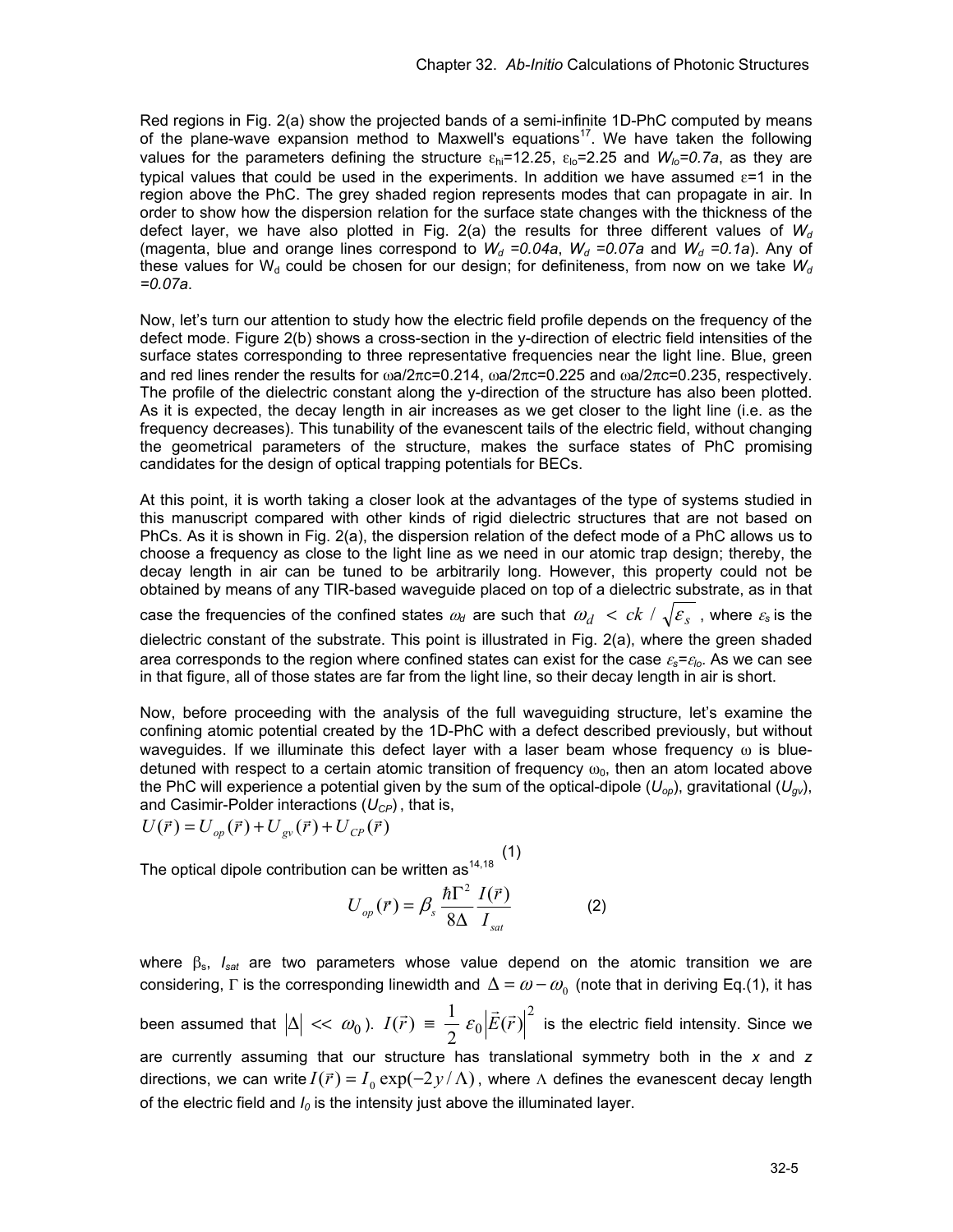The second term in Eq.(1) represents the gravitational potential and its given by  $U_{\infty}(\vec{r}) = mgy$ , where *m* and *g* stand for the mass of each atom and the gravitational acceleration, respectively. Finally, the last term of Eq.(1) corresponds to the so-called Casimir-Polder potential  $U_{CP}(\vec{r}) = -C_4/y^3$ , where the constant  $C_4$  is given by<sup>19</sup>

$$
C_4 = \frac{3\hbar c \alpha}{32\pi^2 \varepsilon_0} \psi(\varepsilon_{hi})
$$
 (3)

In the above expression,  $\alpha$  is the atomic polarizability and the value  $\psi(\varepsilon_{hi} = 12.25) \approx 0.69$ has been computed using the analytical expressions for the function  $\psi(\varepsilon_{\scriptscriptstyle h})$  given by Yan *et al.*20,21

In order to show the feasibility of the experimental realization of the system presented in this work, we consider the case of Cs atoms, since the confinement of a condensate of Cs atoms in a similar structure has been demonstrated<sup>13</sup>. As we are considering the  $D_2$  resonant transition, we must take the following values in Eq. (1),  $\beta_s=2/3$ ,  $I_{sat}=1.1$  mW/cm<sup>2</sup>,  $\omega_0=2\pi x3.5x10^{14}$ Hz ( $\lambda_0$ =857.1nm), and Γ=2πx5.3x10<sup>6</sup> Hz. Regarding the external illumination, we assume that it is produced by a Ti:sapphire laser at  $\omega$ =2πx3.6x10<sup>14</sup> Hz. In addition, to get an optical potential with a similar depth to that obtained in Ref. 15, we suppose that the maximum electric field intensity in the air region very close to the PhC-air interface is  $I_0 = 2.67 \times 10^6$  mW/cm<sup>2</sup>.

Figure 3 plots the total atomic potential as a function of the distance from the surface for several values of the decay length  $Λ$  ranging from 0.1 to 0.6μm. As it is shown in this figure, a decrease in  $\Lambda$  leads to a shift of the minimum of the potential towards the surface. However as can be seen, there exists a minimum distance from the surface where the condensate can be trapped, since if we take  $\Lambda$ <0.2 $\mu$ m the total potential does not have a minimum. This limit is established by the fact that in the region where the repulsive optical potential is not negligible for Λ<0.2μm, the Casimir-Polder attractive interaction dominates, preventing the formation of a minimum in the total potential. In the case of the corresponding TIR waveguide design with a substrate with  $\varepsilon_{\text{subs}} = 2.25$  one would obtain a maximum decay length  $\Lambda$ <0.12 μm; thus, given the rapid variation of Casimir-Polder interaction as a function of distance, this demonstrates explicitly that a TIR scheme can not be made to work for the current purpose, and that PhCs indeed have to be used.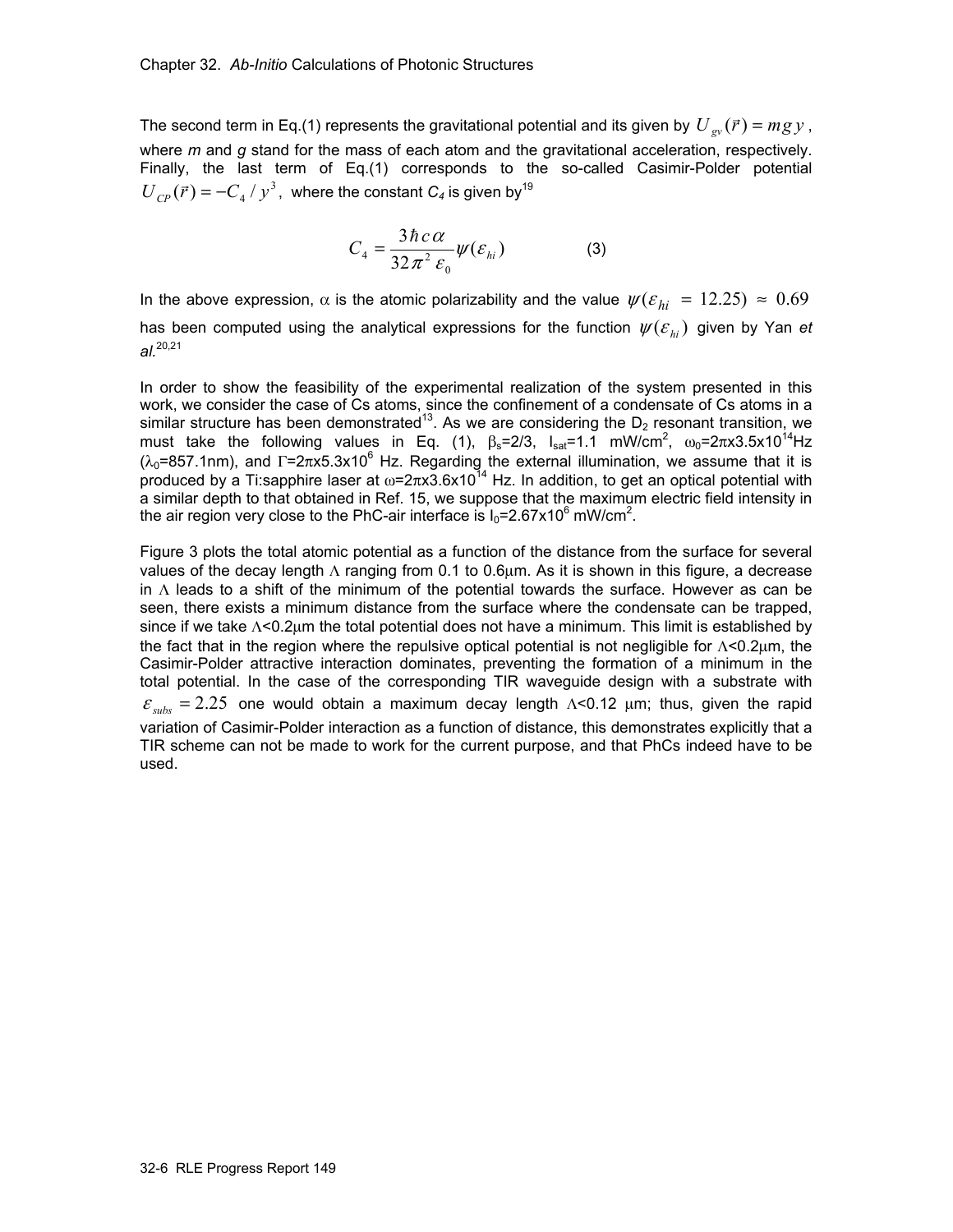

**Figure 3:** Atomic potential produced by illuminating the defect layer of the photonic crystal. Main panel: Total atomic potential for the case of Cs atoms as a function of the distance to the dielectric surface. The results for several decay lengths of the evanescent light field are shown. The optical dipole potential is assumed to be created by a Ti:sapphire laser at a wavelength of 839nm. All the cases plotted in this figure were computed for the same intensity  $I_0 = 2.67 \times 10^6$  mW/cm<sup>2</sup> evaluated just above the PhC-air interface. Notice, how Casimir-Polder attractive potential prevents the creation of a BEC trap for  $\Lambda < 0.2 \mu$ m. Inset: Total, optical, gravitational and Casimir-Polder potentials (blue, green, red and black, respectively) for the case of  $Λ = 0.3$ μm. The minimum for the total potential is found at  $y_0 = 1.1 \mu m$ .

Since we are interested in bringing the BEC as close as possible to the surface, we will choose Λ=0.3μm. This value corresponds to a state of wavevector *ka/2*π*=0.27* of the defect band, and thereby a value of the periodicity a=0.19μm (see Fig. 2(a)). From now on, we will assume this value of *k*, unless otherwise stated. In that case, the minimum of the potential appears at  $y_0 = 1.1 \mu m$ .

It is also interesting to analyze the contribution of each term appearing in Eq.(1) to the total atomic potential. Blue, green, red, and black lines in the insert of Fig. 3 show the total, optical, gravitational and Casimir-Polder potentials, respectively, for Λ=0.3μm. This figure reveals that at small distances the Casimir-Polder potential governs the behavior of the total potential while for distances slightly larger that  $y_0$ , the total potential is dominated by the gravitational interaction.

Finally, let us focus on how to obtain a suitable confining potential in the x-direction, needed to create an optical BEC waveguide. As we described above, we could solve this problem by including in the defect layer two index-guided waveguides of dielectric constant  $\varepsilon_{w}$ , with  $\varepsilon_{w} > \varepsilon_{hi}$ (see schematics in Fig.1). For definiteness, we take  $\varepsilon_w$ =18. Equivalently, bearing in mind a possible experimental implementation, one could choose a smaller value of  $\varepsilon_{W}$  and a larger local thickness  $W<sub>d</sub>(x)$  of the defect layer. The mode we explore is the even mode of this system of two coupled waveguides. In order to reproduce faithfully the features that could be found in the experiments, we have simulated the structure using the Finite-Difference Time-Domain (FDTD) method<sup>22</sup>. The results obtained with this method come from exact solutions of the 3D Maxwell equations, except for the numerical discretization.

As we described in the introduction, one of the main advantages of our proposal is that there are several parameters that can be changed to our convenience. Through the previous calculations,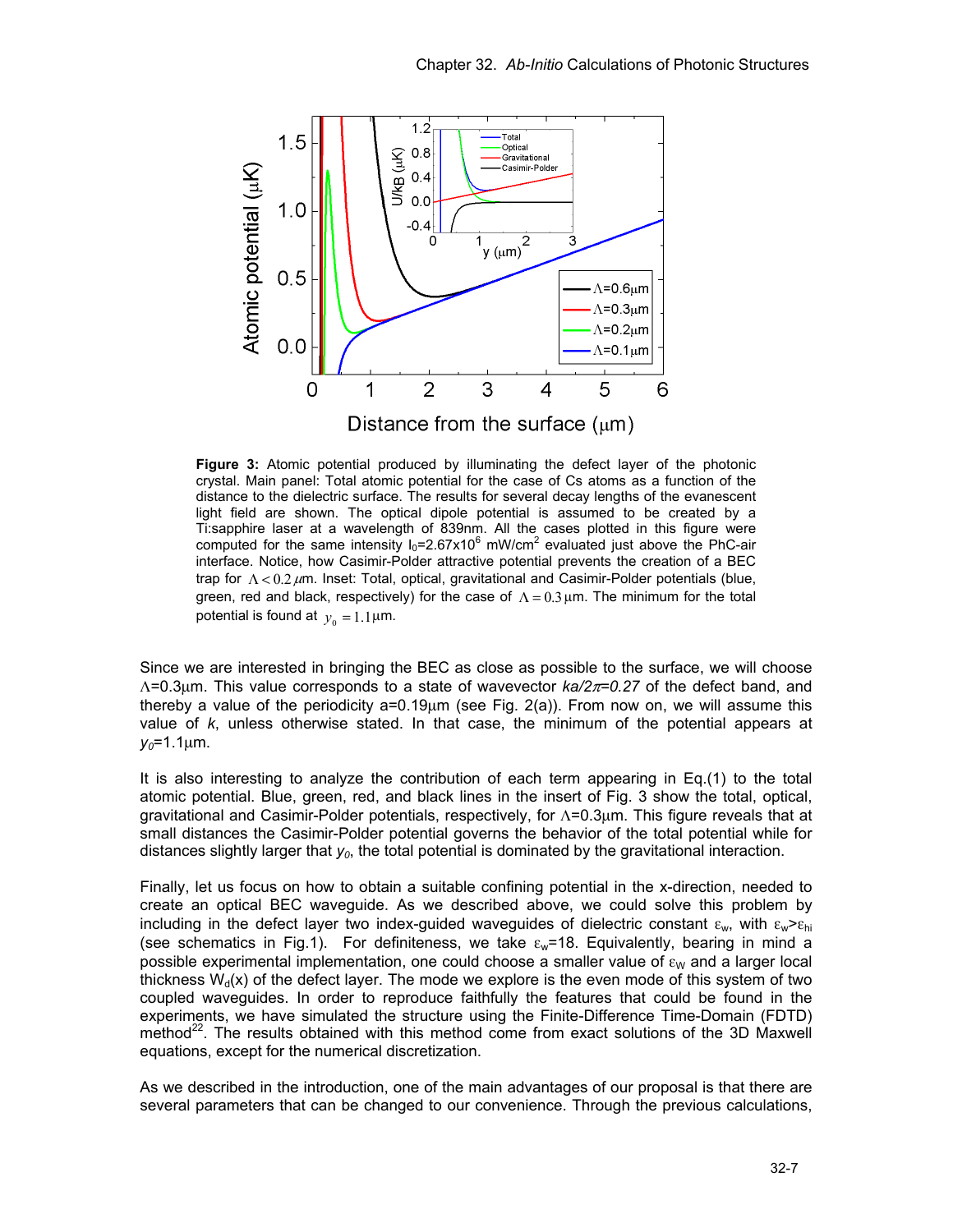#### Chapter 32. *Ab-Initio* Calculations of Photonic Structures

we have fixed the values of the thickness of the defect layer  $W_d$ , as well as the wavevector  $k$  and the frequency  $\omega$  considered. In addition, now for simplicity, we fix the width of the waveguides to *Ww=2a*. Therefore, the remaining parameters in our optimization process are the distance between the waveguides  $H_w$  and the power  $P_0$  carried by the even mode they create. We now look for the values of  $(H_w, P_o)$  such as the curvature of the potential at its minimum is similar both in the *x*- and the *y-*directions. This condition would be useful if we want to guide a cylindricalshape BEC along our waveguide. In addition, notice that we require a low value of  $P_0$  in order to have an efficient guiding system.



**Figure 3: :** 2D total atomic potential produced by the structure sketched in Fig. 1 in the *xy* plane for the case of Cs atoms. Color scale codes the potential in units of μK. The minimum is found at  $(x_0, y_0) = (3.3,1.1)$   $\mu$ m. Left and right insets show cross-sections of the potential along the lines  $y_0 = 1.1 \mu m$  and  $x_0 = 3.3 \mu m$ , respectively.

Following the program described above, we have found a suitable configuration for *Hw=3.2*μm and  $P_0$ =0.1mW. Figure 4 shows a contour plot of the corresponding two dimensional total atomic potential in the *xy* plane. The color scale codes the potential in units of μK. This figure shows a minimum at  $(x_0, y_0) = (3.3,1.1)$   $\mu$ m, being the center of the waveguides located at x<sub>1</sub>=1.5 $\mu$ m and  $x_2$ =5.1 $\mu$ m. Left and right insets plot cross-sections along  $x_0$ =3.3 $\mu$ m and  $y_0$ =1.1 $\mu$ m, respectively. From these cross-sections, we find that the trap frequency at the minimum along the x-axis is  $\omega_{\rm x}$ =1233Hz, while along the y-axis it is  $\omega_{\rm y}$ =642 Hz. This corresponds to a ratio  $\omega_{\rm x}/\omega_{\rm y}$ =1.92, which confirms that it is possible to get a confining potential with similar curvatures in both transverse directions using this configuration. Notice that, with the same power, we could get other shapes for the BEC by changing the ratio  $\omega_x/\omega_y$  through the variation of  $H_w$ .

In conclusion, we have proposed a new class of optical BEC waveguides based on illuminating two waveguides built into a defect of a 1D-PhC. First, we have designed the structure to obtain a total atomic potential able to trap the condensate at 1μm from the surface. Secondly, we have optimized the potential in the plane perpendicular to the waveguides' axes to get a similar curvature at the minimum than that obtained in the direction normal to the surface. We have demonstrated that a power as low as 0.1mW is enough to guide a BEC of Cs atoms through the suggested waveguide. The kind of system proposed in this work could be considered as a basic ingredient for the development of novel BEC on-chip devices.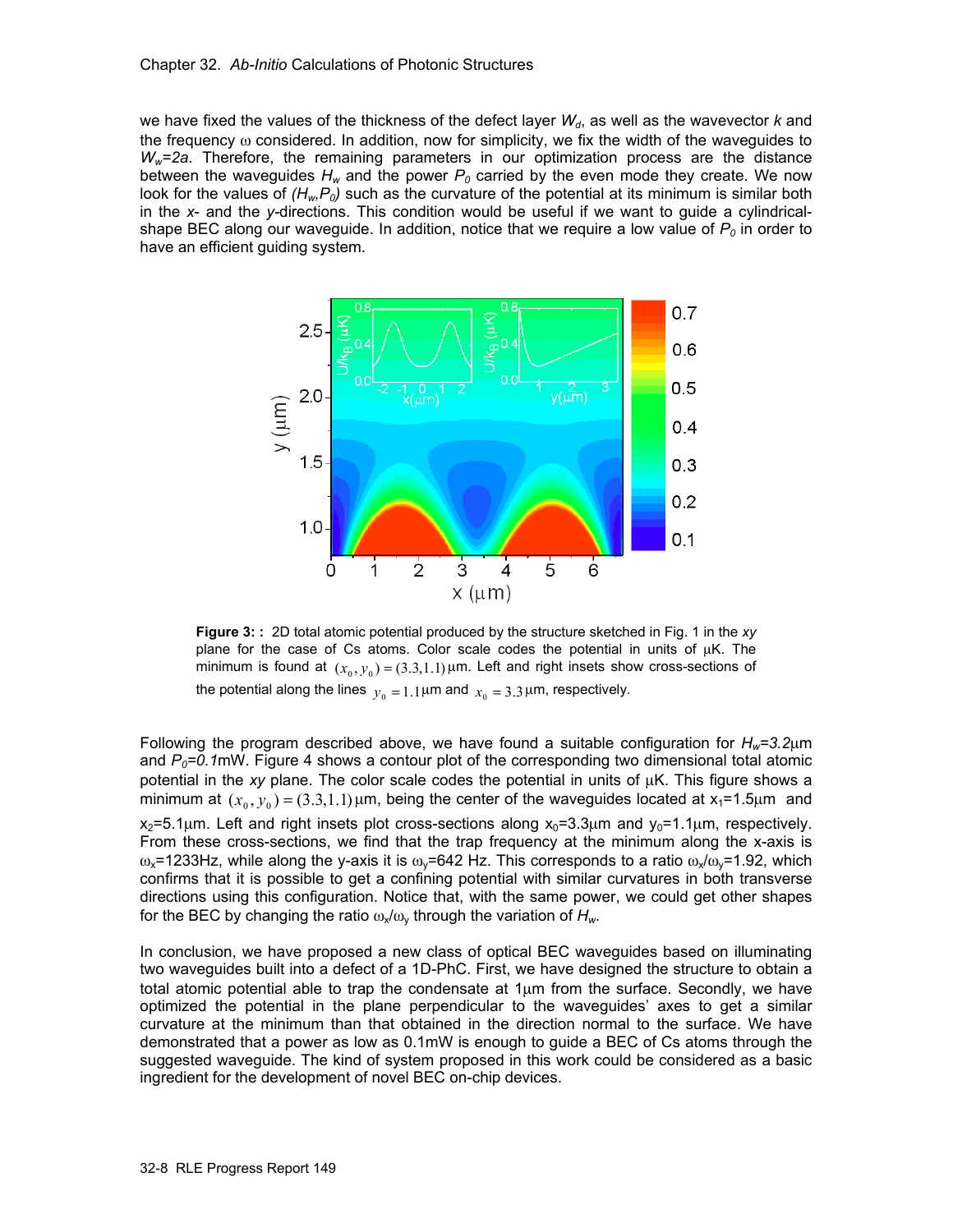## **References:**

- 1. E. Leanhardt *et al.*, Phys. Rev. Lett. **89**, 040401 (2002).
- 2. D.M. Stamper-Kurn *et al.*, Phys. Rev. Lett. **80**, 2027 (1998).
- 3. S. Inouye *et al.*, Nature **392**, 151 (1998).
- 4. M.J. Renn *et al.*, Phys. Rev. Lett. **75**, 3253 (1993).
- 5. H. Ito *et al.*, Phys. Rev. Lett. **76**, 4500 (1996).
- 6. J. Yin *et al.*, J. Opt. Soc. Am. B **15**, 25 (1998).
- 7. A.H. Barnett *et al.*, Phys. Rev. A **61**, 023608 (2000).
- 8. J. Arlt *et al.*, Phys. Rev. A **63**, 0630602 (2001).
- 9. J. P. Burke *et al.*, Phys. Rev. A **65**, 043411 (2004).
- 10. V.I. Balykin *et al.*, Phys. Rev. A **70**, 011401(R) (2004).
- 11. F.L. Kien, V.I. Balykin, and K. Hakuta, Phys. Rev. A **70**, 063403 (2004).
- 12. X. Luo *et al.*, Opt. Lett. **29**, 2145 (2004).
- 13. D. Rychtarik et. al, Phys. Rev. Lett. **92**, 173003 (2004).
- 14. R. Grimm, M. Weidemuller, and Y. Ovchinnikov, Adv. At. Mol. Opt. Phys. 42, 95 (2000).

15. J.D. Joannopoulos, R.D. Meade, and J.N. Winn*, Photonic Crystals: Molding the Flow of Light* (Princeton University Press, Princeton, NJ, 1995).

16. H.A.Haus, *Waves and Fields in Optoelectronics* (Prentice-Hall, Englewood Cliffs, NJ, 1984).

- 17. S.G. Johnson and J.D. Joannopoulos, Opt. Express **8**, 173 (2001).
- 18. V.I. Balykin *et al.*, Rep. Prog. Phys. 63, 1429 (2000).
- 19. Y.J. Lin et al., Phys. Rev. Lett. **92**, 050404 (2004).

20. Z.C. Yan, A. Dalgarno, and J.F. Babb, Phys. Rev. A **55**, 2882 (1997).

21. Although the calculation of the Casimir-Polder attraction of the full multilayer structure would require a more detailed analysis, by assuming  $\psi(\varepsilon_{\scriptscriptstyle h i})$  we obtain an upper limit for the strength of

this interaction.

22. A. Taflove and S.C. Hagness, *Computational Electrodynamics: the Finite-Difference Time-Domain Method*, 2nd ed. (Artech, Norwood, Mass., 2000).

# **Publications**

## **Journal Articles Published**

- Rafif E. Hamam, Aristeidis Karalis, J. D. Joannopoulos, and Marin Soljacic. "Coupled-mode theory for general free-space resonant scattering of waves" Phys. Rev. A Vol.75, 053801, (2007).
- Evan J. Reed, Marin Soljacic, and J.D.Joannopoulos. "Maxwell equation simulations of coherent optical photon emission from shock waves in crystals" Phys. Rev. E Vol.75, 056611, (2007).
- Dye-Zone A. Chen, Rafif Hamam, Marin Soljacic, J.D.Joannopoulos, and Gang Chen. "Extraordinary optical transmission through subwavelength holes in a polaritonic silicon dioxide film" Appl. Phys. Lett. Vol.90, p.181921, (2007).
- D.L.C. Chan, I. Celanovic, J.D. Joannopoulos, JD, M. Soljačić, "Emulating one-dimensional resonant Q-matching behavior in a two-dimensional system via Fano resonances", Phys. Rev. A **74**, 064901 (2006).
- M. Bayindir, A.F. Abouraddy, O. Shapira, J. Viens, D. Saygin-Hinczewski, F. Sorin, J. Arnold, J.D. Joannopoulos, Y. Fink, "Kilometer-long ordered nanophotonic devices by preform-to-fiber fabrication", IEEE Journal of Selected Topics in Quantum Electronics **12**, 1202 (2006).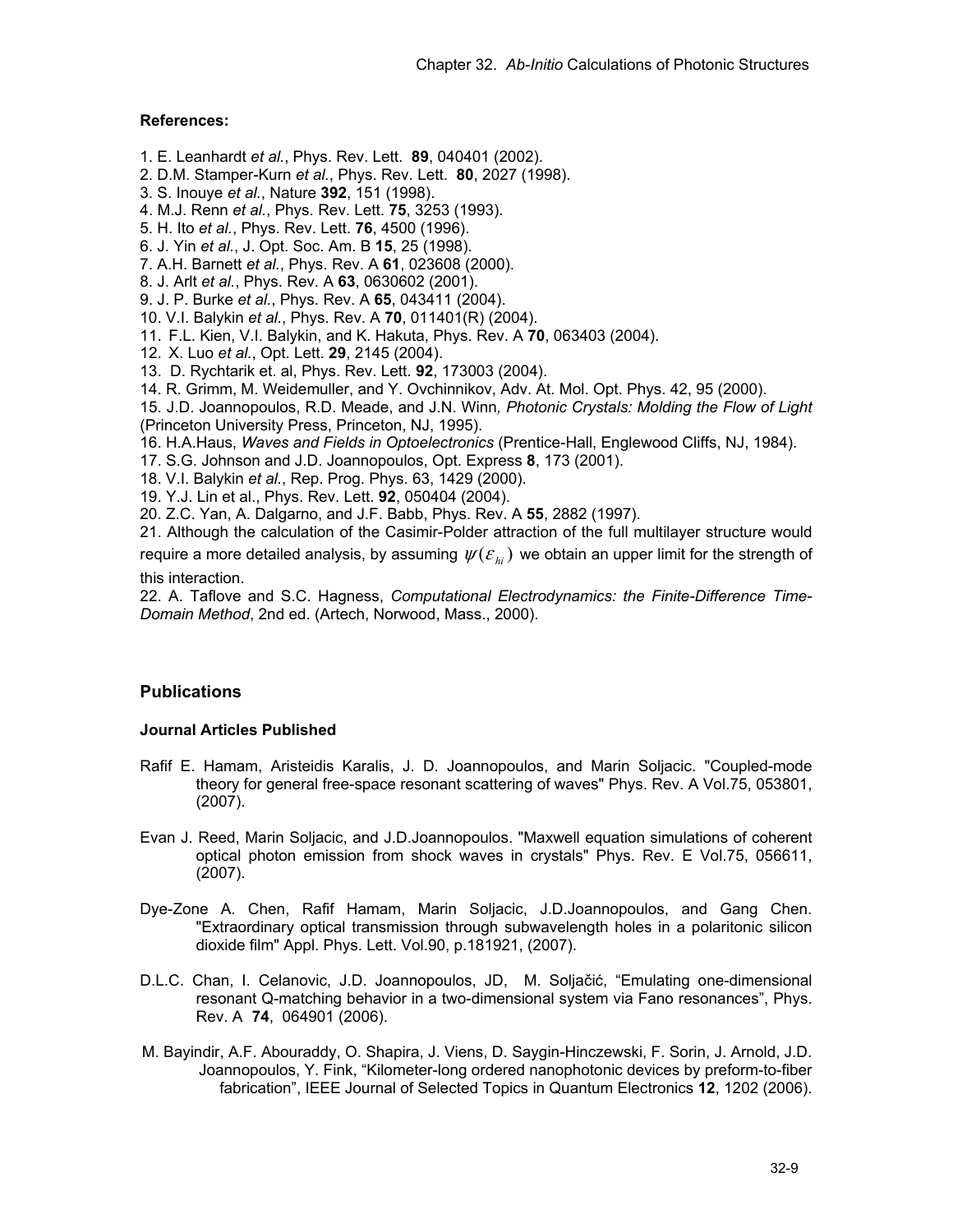- J. Bravo-Abad, M. Ibanescu, J.D. Joannopoulos, M. Soljačić, "Photonic crystal optical waveguides for on-chip Bose-Einstein condensates", Phys. Rev. A **74**, 053619 (2006).
- B. Maes, M. Soljačić, J.D. Joannopoulos, P. Bienstman, R. Baets, S.P. Gorza, M. Haelterman, "Switching through symmetry breaking in coupled nonlinear micro-cavities", Opt. Express **14**, 10678 (2006).
- M. Soljačić, "Nanotechnology New hope for optical signal processing", Technology Review **109**, 30 (2006).
- P. Bermel, A. Rodriguez, S.G. Johnson, J.D. Joannopoulos, M. Soljačić, "Single-photon alloptical switching using waveguide-cavity quantum electrodynamics", Phys. Rev. A **74**, 043818 (2006).
- A. Farjadpour, D. Roundy, A. Rodriguez, M. Ibanescu, P. Bermel, J.D. Joannopoulos, S.G. Johnson, G.W. Burr, "Improving accuracy by subpixel smoothing in the finite-difference time domain", Opt. Lett. **31**, 2972 (2006).
- D.L.C. Chan, M. Soljačić, J.D. Joannopoulos, "Direct calculation of thermal emission for threedimensionally periodic photonic crystal slabs", Phys. Rev. E **74**, 036615 (2006).
- D.L.C. Chan, M. Soljačić, J.D. Joannopoulos, "Thermal emission and design in 2D-periodic metallic photonic crystal slabs", Opt. Express **14** , 8785 (2006).
- D.L.C. Chan, M. Soljačić, J.D. Joannopoulos, "Thermal emission and design in one-dimensional periodic metallic photonic crystal slabs", Phys. Rev. E **74**, 016609 (2006).
- A.F. Abouraddy, O. Shapira, M. Bayindir, J. Arnold, F. Sorin, D.S. Hinczewski, J.D. Joannopoulos, Y. Fink, "Large-scale optical-field measurements with geometric fibre constructs", Nature Materials **5**, 532 (2006).
- T.T. Ngo, C.M. Liddell, M. Ghebrebrhan, J.D. Joannopoulos, "Tetrastack: Colloidal diamondinspired structure with omnidirectional photonic band gap for low refractive index contrast", Appl. Phys. Lett. **88**, 241920 (2006).
- O. Shapira, K. Kuriki, N.D. Orf, A.F. Abouraddy, G. Benoit, J.F. Viens, A. Rodriguez, M. Ibanescu, J.D. Joannopoulos, Y. Fink, M.M. Brewster, "Surface-emitting fiber lasers", Opt. Express **14**, 3929 (2006).
- P. Bermel, E. Lidorikis, Y. Fink, J.D. Joannopoulos, "Active materials embedded in photonic crystals and coupled to electromagnetic radiation", Phys. Rev. B **73**, 165125 (2006).
- M. Bayindir, A.E. Abouraddy, J. Arnold, J.D. Joannopoulos, Y. Fink, "Thermal-sensing fiber devices by multimaterial codrawing", Advanced Materials **18**, 845 (2006).
- E.J. Reed, M. Soljačić, J.D. Joannopoulos, Comment on "Explanation of the inverse doppler effect observed in nonlinear transmission lines", Phys. Rev. Lett. **96**, 069402 (2006).
- C.Y. Luo, M. Ibanescu, E.J. Reed, S.G. Johnson, J.D. Joannopoulos, "Doppler radiation emitted by an oscillating dipole moving inside a photonic band-gap crystal", Phys. Rev. Lett. **96**, 043903 (2006).
- E.J. Reed, M. Soljačić, J.D. Joannopoulos, Comment on "Explanation of the inverse doppler effect observed in nonlinear transmission lines", Phys. Rev. Lett. **96**, 069402 (2006).